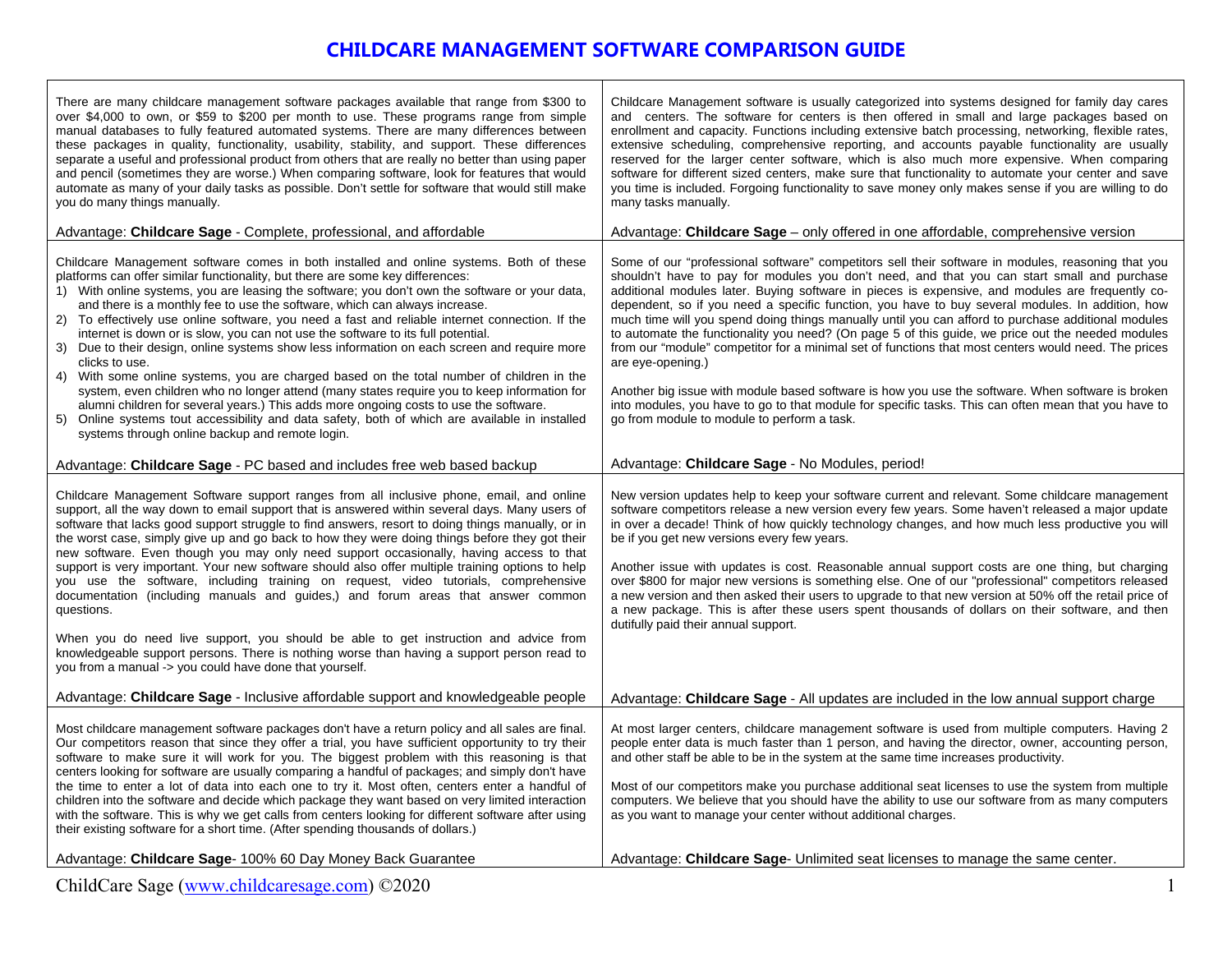# **CHILDCARE MANAGEMENT SOFTWARE COMPARISON GUIDE**

Our functionality speaks for itself. Please review our extensive feature and comparison chart below:

| <b>Feature</b>                                                                                                 | <b>ChildCare</b> | ProCare™       |
|----------------------------------------------------------------------------------------------------------------|------------------|----------------|
| M(number) means module                                                                                         | <b>SageTM</b>    |                |
| version                                                                                                        | v19.1            | $\bf v10$      |
| <b>Child Information</b>                                                                                       |                  |                |
| Store child information including medical history, remarks, immunizations, and photos                          | $\bullet$        | $\bullet$      |
| Store parent and pickup person information including address, phone numbers, email, and photos                 | $\bullet$        | ۰              |
| Store center information including class, enroll dates, and bus run information                                | G                | $\bullet$      |
| Store different schedules by class and days                                                                    | C                | ٠              |
| Store different schedules by date ranges (used for waitlists, and to reserve future slots in classes)          | $\bullet$        | $\bullet$      |
| Setup additional, searchable user defined fields (dates, numbers, text, checkboxes)                            | C                | ٠              |
| Waitlist with waitlist aging reports                                                                           | $\bullet$        | $\bullet$      |
| <b>Child Progress / Incidents</b>                                                                              |                  |                |
| Track child progress, milestones, and achievements though daily log                                            | $\bullet$        |                |
| Track child incidents through event log                                                                        | $\bullet$        | ۰              |
| <b>Staff Information</b>                                                                                       |                  |                |
| Store staff information including certifications and photos                                                    | $\bullet$        | M <sub>4</sub> |
| Store job information including class, employment dates, and work schedule                                     | $\bullet$        | M <sub>4</sub> |
| Store future work schedules by date ranges (used for future child/staff ratio planning)                        | $\bullet$        | M <sub>4</sub> |
| Setup additional user defined fields (dates, numbers, text, checkboxes)                                        | $\bullet$        | M <sub>4</sub> |
| <b>Timeclock</b>                                                                                               |                  |                |
| Let parents sign their children in/out                                                                         | $\bullet$        | M <sub>3</sub> |
| Let staff sign themselves in/out                                                                               | $\bullet$        | M <sub>3</sub> |
| Display general messages                                                                                       | $\bullet$        | M <sub>3</sub> |
| Leave messages for specific parents and staff                                                                  | $\bullet$        | M <sub>3</sub> |
| Let parents leave messages to staff                                                                            | $\bullet$        |                |
| Sign in siblings together instead of 1 at a time                                                               | $\bullet$        | M <sub>3</sub> |
| Batch sign in/out groups of children (bus drop off, etc)                                                       | G                | M <sub>3</sub> |
| Ability to have stand-alone, non-networked timeclock                                                           | $\bullet$        | M <sub>3</sub> |
| Ability to have multiple timeclock computers                                                                   | C                | $(+$195)$      |
| Door Access Control                                                                                            | C                | $(+$95)$       |
| Screen layouts are optimized for touch screen monitors and windows 8/10 tablets                                | C                |                |
| <b>Child Attendance</b>                                                                                        |                  |                |
| Graphically track child attendance                                                                             | $\bullet$        | M <sup>3</sup> |
| Print attendance reports that show child counts, children arriving and leaving, and capacity                   | $\bullet$        | M <sub>3</sub> |
| Batch Timesheet entry with ability to copy timesheets from prior days (centers that transcribe sign-in sheets) | $\bullet$        |                |
| <b>Child Billing</b>                                                                                           |                  |                |
| Automatically calculate and charge accounts                                                                    | $\bullet$        | M <sub>2</sub> |
| Allow batch payment posting                                                                                    | $\bullet$        | M <sub>2</sub> |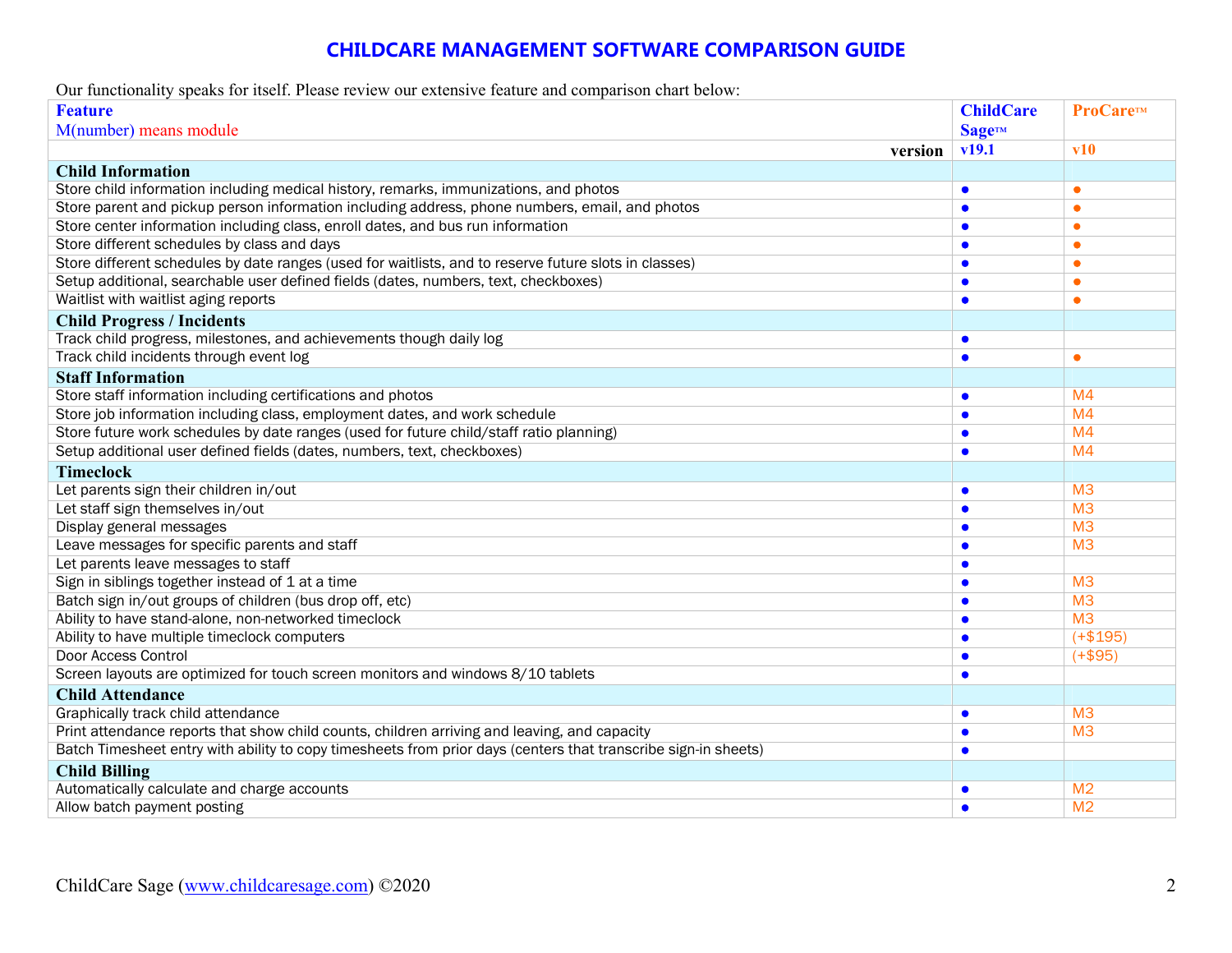| Ability to setup and edit central/global list of rates                                                     | $\bullet$       | M <sub>2</sub> |
|------------------------------------------------------------------------------------------------------------|-----------------|----------------|
| Ability to assign rates to rooms and automatically copy rates into accounts                                |                 | M <sub>2</sub> |
| Works with tuition and hourly based billing (including late pickup)                                        |                 | M <sub>2</sub> |
| Ability to automate late start, early dismissal, and no school charges for school age children             | O               |                |
| Ability to itemize charges for additional classes (dance, etc) and daily charges (lunch bunch, etc.)       | $\bullet$       |                |
| Ability to add global discounts (sibling, employee child, member, etc)                                     | $\bullet$       |                |
| Ability to enter additional charges (field trips, registration, etc)                                       | $\bullet$       | M <sub>2</sub> |
| Agency billing to separately track parent copays and balances                                              | $\bullet$       | M <sub>8</sub> |
| Automatically generate child bills (with center logos)                                                     |                 | M <sub>2</sub> |
| Automatically email child bills                                                                            | $\bullet$       | M <sub>2</sub> |
| Maximum number of siblings that can be billed together                                                     | 8               | 4              |
| Use Barcode scanning to add charges into accounts                                                          | $\bullet$       |                |
| Payment Processing (Credit Card and ACH processing- recurring, swipe, and online payment portal)           |                 |                |
| Setup Fee                                                                                                  | $\bullet$ (\$0) | \$195          |
| <b>Monthly Fee</b>                                                                                         | $\bullet$ (\$0) | \$18/Month     |
| Online Parent Payment Portal                                                                               | $\bullet$ (\$0) | \$32/Month     |
| <b>USDA Meals Program</b>                                                                                  |                 |                |
| Meals and Menu functionality integrated into main system                                                   | $\bullet$       | M <sub>7</sub> |
| Track child meals, meal times, and foods consumed                                                          | $\bullet$       | M <sub>7</sub> |
| Automatically track meals through TimeClock                                                                |                 | M <sub>7</sub> |
| Print meals count charts                                                                                   |                 | M <sub>7</sub> |
| Create, store, recall, and print daily menus / meal plans for newborns, infants and older children         | $\bullet$       | M <sub>7</sub> |
| Copy meal plans between days                                                                               | $\bullet$       | M <sub>7</sub> |
| Create production reports (shopping lists)                                                                 | $\bullet$       |                |
| <b>Staff Timesheets</b>                                                                                    |                 |                |
| Graphically track staff hours                                                                              | $\bullet$       | M <sub>3</sub> |
| Keep track of vacation, personal, sick-leave and holiday hours                                             | $\bullet$       | M <sub>4</sub> |
| Print staffing reports that show daily staff counts and staffing schedules                                 | $\bullet$       | M <sub>4</sub> |
| Print staff schedules                                                                                      | $\bullet$       | M <sub>4</sub> |
| <b>Staff Wages</b>                                                                                         |                 |                |
| Automatically calculate and record wages                                                                   | $\bullet$       | M <sub>6</sub> |
| Store payments to staff                                                                                    | $\bullet$       | M <sub>6</sub> |
| Works with salary, hourly, and overtime wages                                                              | $\bullet$       | M <sub>6</sub> |
| Setup different rates that apply to different days and hours (higher hourly rate for evenings or weekends) | $\bullet$       |                |
| Ability to enter additional wages and expense reimbursements                                               | $\bullet$       | M <sub>6</sub> |
| Automatically generate staff paysheets with hours, wages, and expense reimbursements                       | $\bullet$       | M <sub>6</sub> |
| Full Payroll system that withholds taxes and print paychecks                                               | $\bullet$       | M <sub>6</sub> |
| Track monthly and quarterly federal and state payroll taxes                                                |                 | M <sub>6</sub> |
| <b>Child/Contact Functions</b>                                                                             |                 |                |
| Find contacts and children through any combination of information                                          | $\bullet$       | $\bullet$      |
| Store and Recall search criteria                                                                           |                 | $\bullet$      |
| Create custom reports with selectable information, information column order and contact grouping           |                 |                |
| <b>Center Functions</b>                                                                                    |                 |                |
| Track and schedule center inspections, maintenance, etc                                                    | $\bullet$       |                |
|                                                                                                            |                 |                |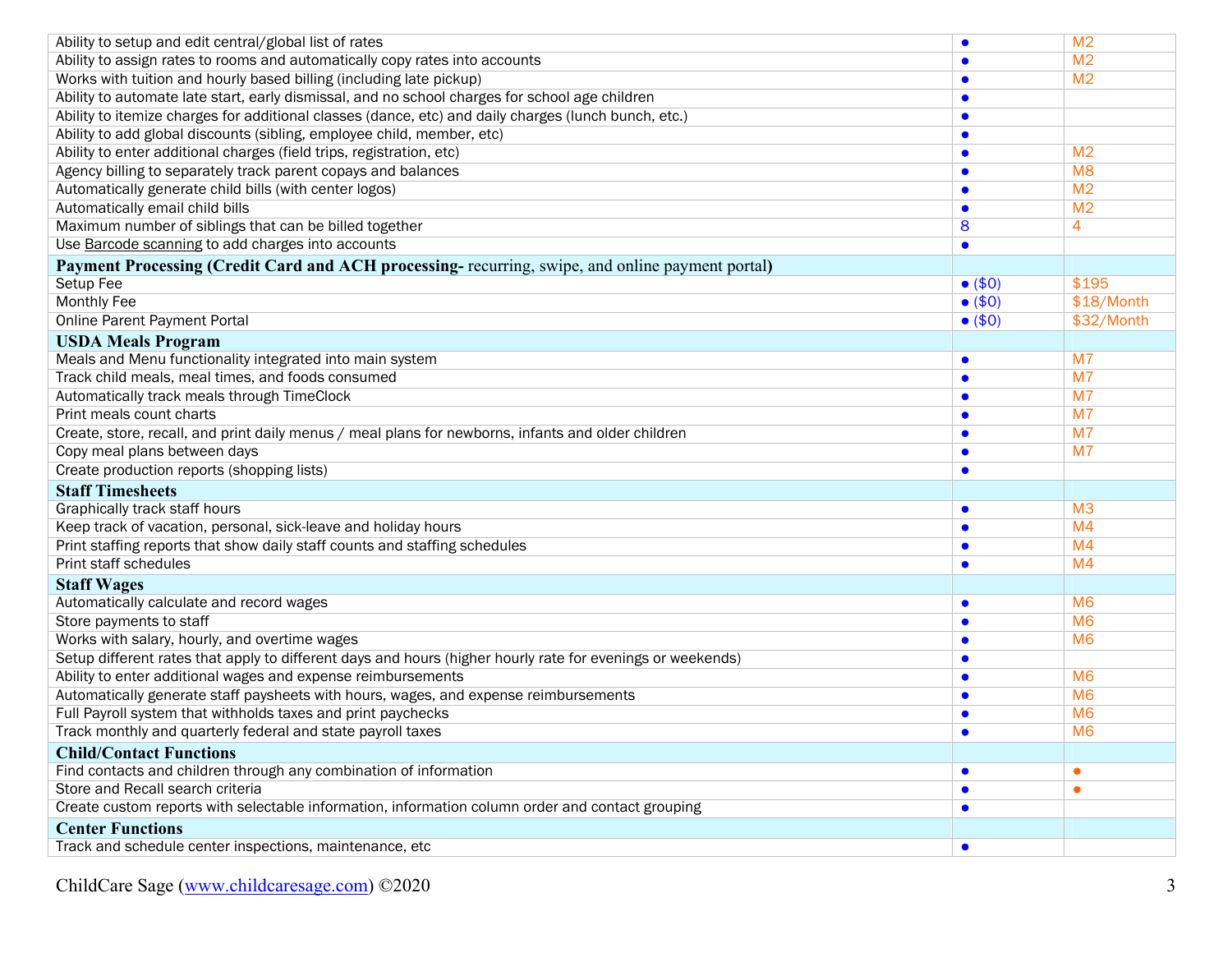| Keep a daily center journal                                                                        | $\bullet$    |                       |
|----------------------------------------------------------------------------------------------------|--------------|-----------------------|
| <b>Center Ledger / Expenses</b>                                                                    |              |                       |
| Store center expenses such as food, rent, utilities, etc                                           | $\bullet$    | M <sub>5</sub>        |
| Setup and apply recurring expenses (rent, utilities, etc) (don't have to reenter for each month)   | $\bullet$    | M <sub>5</sub>        |
| Track and reconcile bank accounts                                                                  | $\bullet$    | M <sub>5</sub>        |
| Calculate Net Income, Profit/Loss, etc                                                             | $\bullet$    | M <sub>5</sub>        |
| Store mileage expenses                                                                             | $\bullet$    | M <sub>5</sub>        |
| Add time-use % to expenses                                                                         | $\bullet$    |                       |
| <b>Accounting Reports</b>                                                                          |              |                       |
| Reports that show childcare payments made and owed                                                 | $\bullet$    | M <sub>2</sub>        |
| Account aging and overdue reports                                                                  | $\bullet$    | M <sub>2</sub>        |
| Reports that show staff wages paid and owed                                                        | $\bullet$    | M <sub>6</sub>        |
| Revenue forecasting reports                                                                        | $\bullet$    |                       |
| <b>Organization Functions</b>                                                                      |              |                       |
| Daily Activities and To Do List                                                                    | $\bullet$    |                       |
| Built in Appointment date book and alarms                                                          | $\bullet$    |                       |
| Create form letters through Microsoft Word®                                                        | $\bullet$    | $\bullet$             |
| <b>System Functions</b>                                                                            |              |                       |
| Multiple level password system (8 levels) and Username/Password log in system                      | $\bullet$    | $\bullet$             |
| Built in On-Line Database Backup function                                                          | $\bullet$    | $\bullet$             |
| Networkable                                                                                        |              | M11                   |
| <b>Multiple Site Functionality</b>                                                                 |              | $\bullet$             |
| Support for International Currency                                                                 |              |                       |
|                                                                                                    |              |                       |
| System with Common Modules (unlimited children)                                                    | <b>\$795</b> | $$3,265$ <sup>1</sup> |
| Complete System with all Childcare Sage Functionality                                              |              | $$3,460^2$            |
|                                                                                                    |              |                       |
| Free Support With Purchase                                                                         | 1yr          | 1yr                   |
| <b>Annual Support</b>                                                                              |              | \$95                  |
| Support Includes Major Updates (6.0, 7.0, 8.0)                                                     |              |                       |
| Included License Seats for computers that manage the center (Main Program/Timeclock, ∞- unlimited) |              | 2/1                   |
| Cost for additional License Seats (prices are to add network functionality to the package)         |              | \$195                 |
| <b>Return Policy</b>                                                                               | 60 Day 100%  | <b>No Returns</b>     |

## **Comparison Chart Symbol and Footnote Legend:**

 $()$ <sup>number</sup>- footnote, M(number)- module, (+(price))- additional cost, 1- Typical cost includes: M1-M7, 2- Similar cost includes: M1-M8

### **Procare V10 Modules:**

| <b>Module</b>                      | Cost  | Module                | <u>Cost</u> | <b>Module</b>            | Cost  |
|------------------------------------|-------|-----------------------|-------------|--------------------------|-------|
| M1-Family Data                     | \$695 | M5- Accounts Payable  | \$795       | M9- Door Controller      | \$95  |
| M2-Family Accounting               | \$395 | M6-Pavroll            | \$295       | M10- Corporate Organizer |       |
| M <sub>3</sub> -Attendance Tracker | \$395 | M7- USDA Food Program | \$295       | M11- Networking          | \$195 |
| M4- Employee Data                  | \$495 | M8- Agency Accounting | \$195       |                          |       |